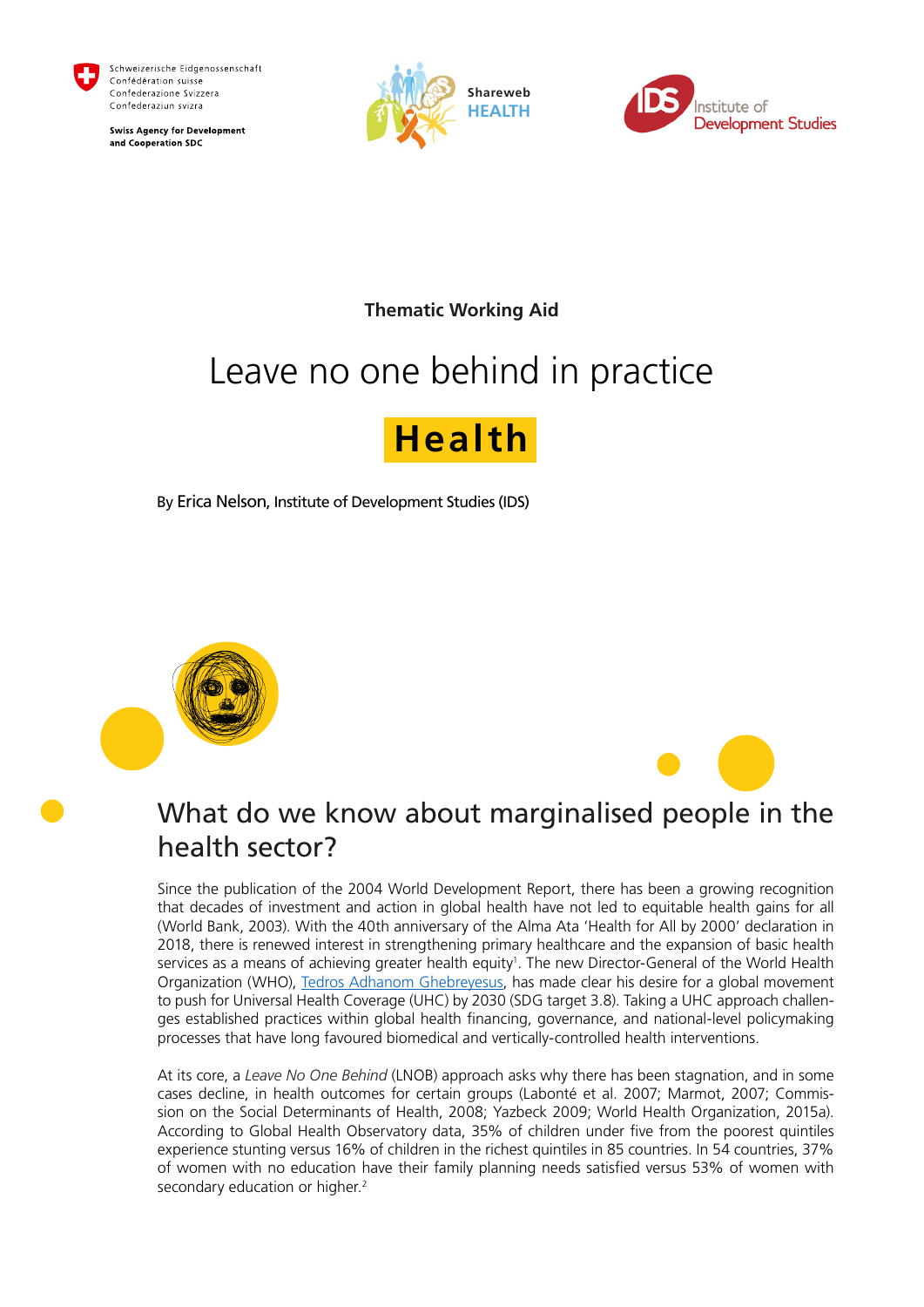

Within health systems, marginalised and vulnerable individuals and groups are caught in a vicious cycle. By definition, to be marginalised is both a cause and an effect of poor health.That is, being in a state of poor health can lead to social exclusion, economic hardship and political marginalisation; while social exclusion, economic hardship and political marginalisation are contributing factors of ill-health. Health systems are highly politicised social systems. Across all levels and activities within a health system, social rules and norms contribute to different levels of exposure to disease, or vulnerability to ill-health, and to different levels of access to promotive, preventive, curative and rehabilitative care. Intersecting patterns of social difference such as economic status, geographic location, gender, religion, ethnicity, race, disability, age, health status, educational status play a substantial role in determining whether individuals and groups can achieve good health and well-being, and prevent or treat ill-health.

There is less available data on *how* experiences of marginalisation and exclusion *intersect* and further complicate the potential for health and well-being (Bates, Hankivsky, Springer, 2009). We know there are big gaps between the poorest and richest households, and between rural and urban areas when it comes to health outcomes (United Nations, 2015). We know that women are more likely to live in poverty than men, and that they are less likely to have a voice in public policy processes that impact on their well-being (op. cit). We know that indigenous people experience high rates of ill-health across a range of indicators (Hernandez et al., 2017). However, these are top-line inequities in health. Patterns of inequity vary from country to country, so a 'one-size-fits-all' approach to health-system strengthening is insufficient where an LNOB agenda is concerned. In practice, this means that being female, indigenous and living in a rural area shapes health outcomes in ways that are different from being female, indigenous and living in an urban area, for example, or being female, living in a rural area, and from an ethnic majority group.<sup>3</sup> For the purposes of this thematic working aid, we have listed generic categories of marginalisation below. When planning and programming, it is crucial to think carefully about how these categories of marginalisation interact when it comes to accessing health services.

#### 1. **Geographic marginalisation**

Access to primary healthcare services or any higher level of healthcare depends greatly on where you live. In rural, urban and peri-urban settings, there can be substantial barriers to access, due to a lack of sufficient healthcare infrastructure, lack of transport, lack of a trained and consistently available health workforce, and lack of political will to prioritise resources in marginalised communities, which are marginalised due to political and historical patterns of exclusion, or due to contemporary conflict and violence. Solving one dimension of geographic marginalisation will not resolve the broader issue: for example, building new health clinics without a parallel investment in locally-based health workers to staff the clinics.

#### 2. **Gender status and sexual orientation**

The ways that gender and sexuality shape health outcomes is manifest across the whole of the health sector, not just in the field of sexual and reproductive health and rights, which is where the issue of gender tends to be siloed (Bates, Hankvinsky and Springer, 2009). At the top level of global health indicators, it is clear that gendered differences in behaviours and risks can contribute to poor health outcomes for both women and men, girls and boys (Hawkes and Buse 2013). It is also the case that the stigmatisation of sexual orientation and gender identities is a factor in shaping health behaviours and risks, as well as contributing to individual and group access to health services. The particularities of how gender norms impact on health varies widely across cultures and contexts, requiring analysis on a case-by-case basis.

#### 3. **Health and/or disability status**

In spite of legal frameworks and global commitments that enshrine access to basic health services for all citizens in a given national context, the reality is that stigmatisation of a wide range of physical and mental health issues can limit access to health services and to health literacy (see below). How stigmatisation plays out will vary widely by socio-cultural context and the politicisation of certain health issues. Disability status can impact on access to health information (e.g. not produced or delivered in a form that is accessible), access to health service infrastructure, and access to health entitlements, where there are weak or absent accountability mechanisms.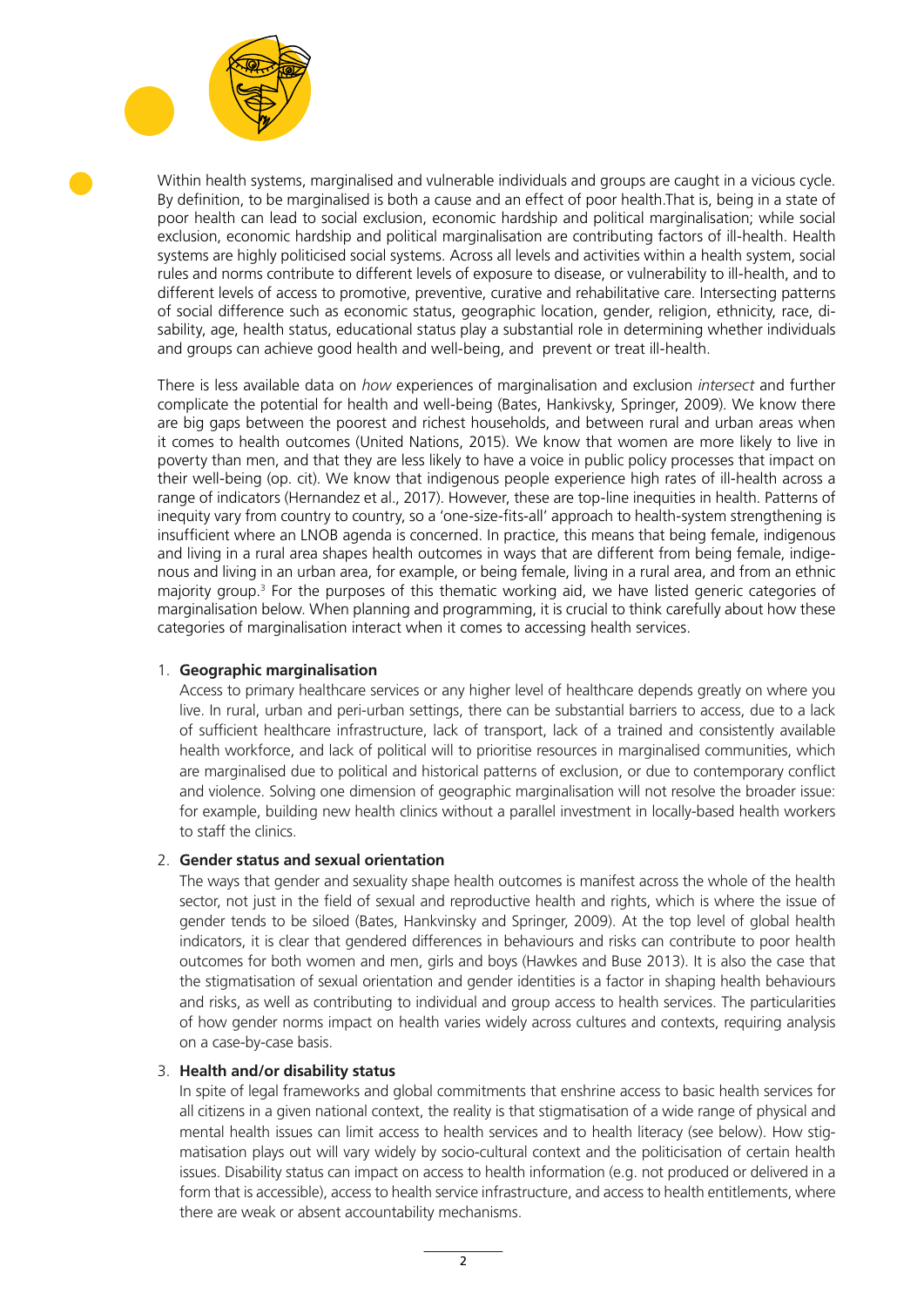

#### 4. **Ethnicity, race, religion and origin**

Ethnicity, race, religion and origin are markers of social difference. Depending on the context of a given health intervention, there may be particular groups that are excluded from the benefits of the public health system, either wholly or partially, due to discriminatory practices, as well as patterns of exclusion that shape health institutions over time. For example, in countries where indigenous populations or religious minorities have been the direct targets of state-sponsored violence, there can be substantial barriers of trust between these communities and representatives of the public health system including doctors, nurses, auxiliary nurses and community-based health workers. Another marker of exclusion relates to origin, which often affects migrants whose access to health services may be limited due to structural, economic, social or cultural factors and whose exclusion may be particularly exacerbated when in an irregular status.

#### 5. **Education and health literacy**

Health markets – that is the buying and selling of medical knowledge, services and supplies – are, by their nature, defined by 'information asymmetries' (Bloom and Standing, 2008). The patient, or consumer, is at a disadvantage in the exchange because of the highly specialised nature of medical knowledge and practice. Therefore, across countries and cultures, it is the case that the less powerful members of society face the greatest difficulties in navigating the health system to meet their needs. This is even more the case when there are substantial disparities in educational status between the health service provider and the individual or group on the receiving end of health services.

### How to make a good diagnosis of marginalisation in the health sector

The challenge, then, is to make a diagnosis that sufficiently accounts for overlapping and intersecting patterns of exclusion that impact on health outcomes. In addition, it is crucial that this diagnosis takes into account the ways in which marginalisation operates at multiple levels within a health system, for example at the level of access to basic health services, at the level of resource allocation and prioritisation at the regional level, and at the level of legal protection and policy action at national and transnational level. There is no perfect tool that will enable this type of diagnosis, as intersectional analysis of marginalisation in health systems is a developing area of research (see Waldman, Morgan and Theobald, 2018). However, a combination of the four tools and approaches suggested below will provide a more accurate understanding of the patterns of exclusion and barriers to positive health outcomes and enable programmatic action to implement the LNOB principle.

#### 1. **Disaggregated data collection**

The first step towards a better understanding of the scope and nature of marginalisation is to begin to build in disaggregated data collection at both the planning and implementation stages of a given project. The WHO is building up a health inequalities monitoring database on a country-by-country basis, which can allow for a broad understanding of patterns of marginalisation in health systems (WHO, 2017c). However, these data are not of sufficient detail when it comes to intersecting patterns of marginalisation and exclusion at sub-national, regional or local level. It will not be feasible to address the whole range of possible social identifiers of difference, but depending on the nature of the intervention, a good place to start is to pick at least two or three categories of marginalisation relevant to programmatic action and track change over time across these categories. In practice, this might mean instead of simply tracking how many men and how many women participate in project activities, you might develop sub-categories that break down participation further by age, ethnicity, religion and health status. This type of data collection will begin to generate a clearer picture of who is benefiting and who is not within the context of SDC programming.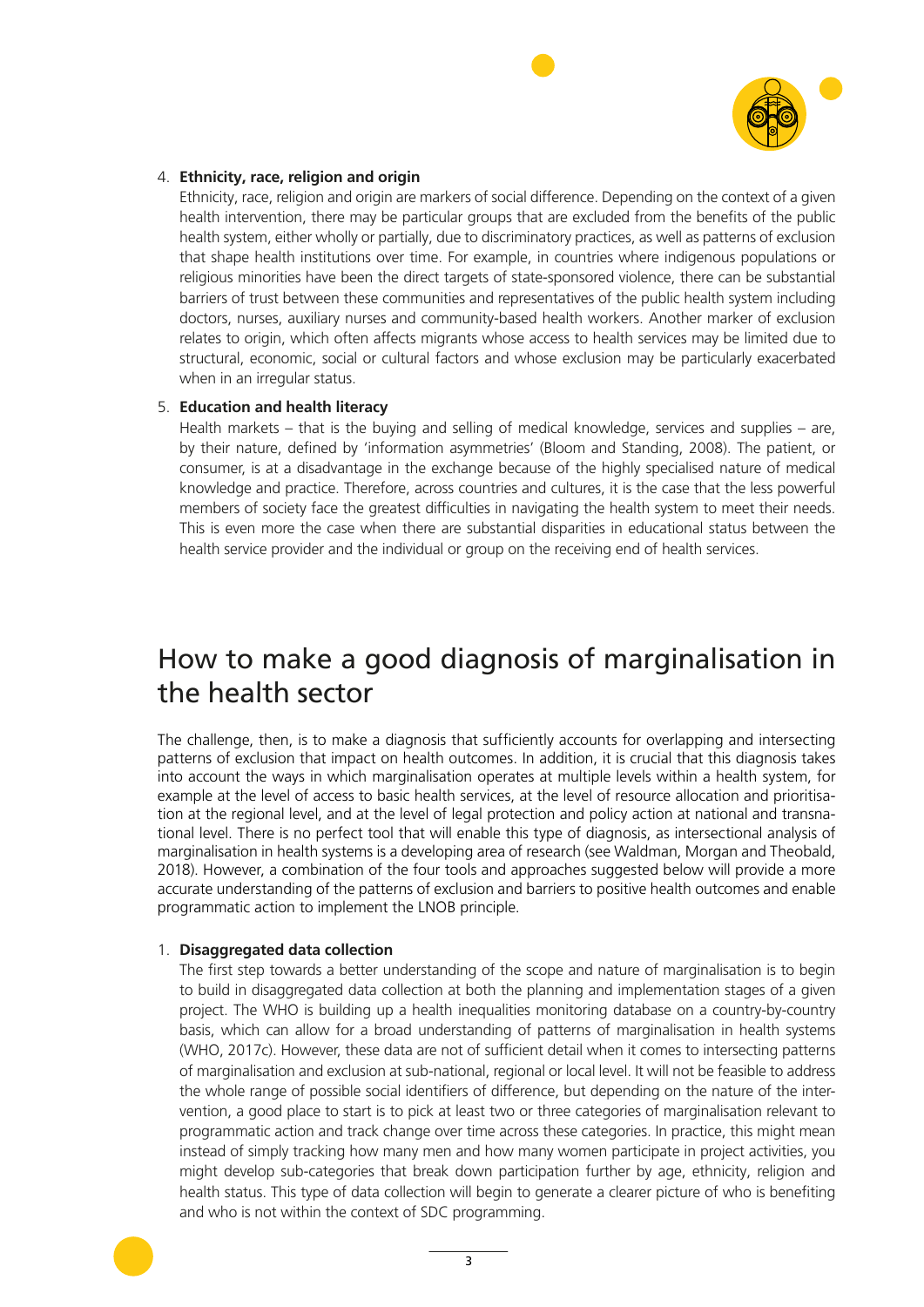

#### 2. **Gender and intersectionality analysis**

The starting point of a gender and intersectionality analysis is to understand that health systems are not gender neutral and that they are structured by unequal power relationships. Therefore any action aimed at making health systems more equitable necessarily requires a gendered and intersectionality approach. Here we take gender to mean "the socially constructed roles, behaviours, activities and attributes that a given society considers appropriate for males, females and other genders" that impact on how people "live, work, and relate to each other at all levels, including in relation to the health system" (Morgan et al, 2016; p. 1069). Gender analysis, and the related endeavour of intersectionality analysis, can be incorporated into health programming *content, process* and *outcomes* (Morgan et al., 2016). At the level of content, the sex-based disaggregation of data (mentioned above) and gender analysis frameworks and questions, can help to steer programme design and decision-making towards greater gender equity. In terms of process, gender analysis enables critical reflection on relationships of power and how they may shape the ways in which questions are asked, analysis is done and strategies determined. Finally, in terms of outcomes, a gender and intersectionality approach can build an understanding of how to transform power relations within health systems in ways that can help to meet the commitment to leave no one behind (see also Larson et al., 2016).

#### 3. **Stakeholder analysis and accountability mapping**

Accountability is increasingly being instrumentalised as an intervention to improve health systems performance and health outcomes. As with the politics of evidence (Pankhurst, 2017) and or the politics of gender and other forms of social exclusion in health systems, accountability is also concerned with relationships of power as these are mediated at multiple levels of health service delivery and decision-making. To understand how relationships of power can constrain or open up pathways to change in health systems, it is necessary to map out the key stakeholders of a given health intervention and the relationships of accountability that structure their interactions (Hernandez et al., 2017). For example, one common approach to improving health system performance at the local level is the use of a 'community scorecard' to identify, track and remedy issues of poor or inadequate service provision at the local level. Such an approach, however, can mistakenly put increased pressure on the least powerful actors within a health system such as front-line community health workers or auxiliary nurses, who cannot control the resources they are allocated (medical supplies, medicines) or the support they are given (training, supervision) to perform their roles. A stakeholder and accountability mapping approach, using the Brinkerhoff matrix as a starting point (Brinkerhoff, 2004), can help to begin to identify how relationships of power play out within a given set of health system actors in ways that may promote or inhibit the marginalisation and exclusion of certain groups.

#### 4. **Participatory research and planning approaches**

A vital way to steer programme activity, policy action or advocacy work in the direction of greater health equity is to directly involve the least powerful and most marginalised groups in the process. There are a wide range of participatory and socially-inclusive approaches on offer, many of which are already in use within the SDC's health programmes. When recruiting participants to be involved in the diagnostic process, it is important to avoid drawing upon the 'usual suspects', by which we mean community leaders, religious leaders or other local gatekeepeers with substantial informal and formal power at the local level. Once a basic level of diagnosis of marginalisation is achieved using the previous three steps, the goal of participatory research should be to continue to test and refine the assumptions on which the health action is premised (Belle-Isle, Benoit and Pauly, 2014). Without consistently including the perspectives of those at whom the intervention is targeted, there is still a risk that the project or programme will inadvertently reinforce the very hierarchies of power it seeks to disrupt.

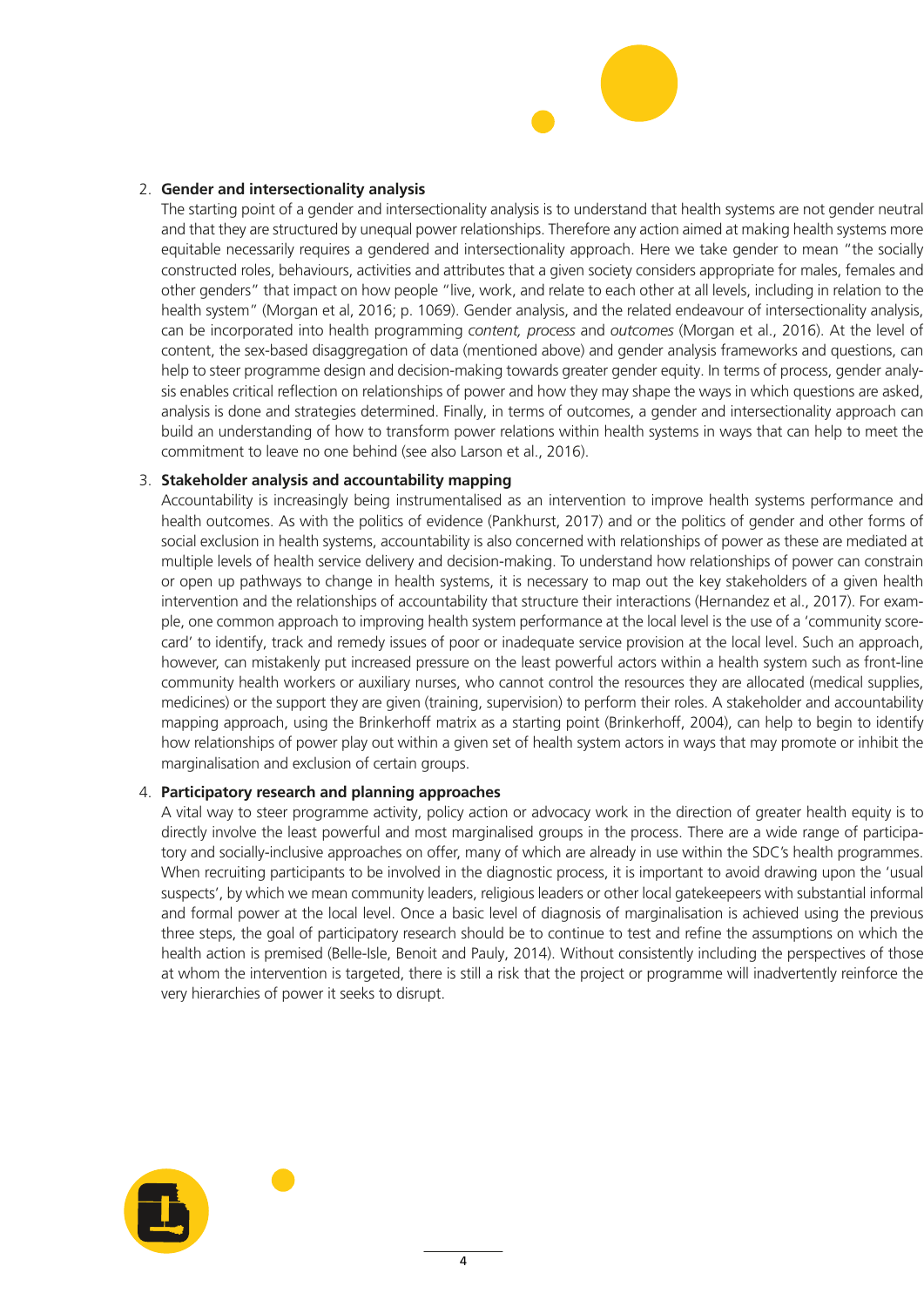

## Entry points to LNOB in the health sector

There are no simple answers when it comes to adressing marginalisation and exclusion in health systems and in the global health sector. It is important to recognise that patterns of marginalisation and exclusion *change over time*, and therefore an adaptive learning approach is a prerequisite for any attempt to address health inequities. It is crucial to embed a learning process within the design of a health programme, one that involves participatory engagement with key populations and intersectoral action, so as to continually revisit the question of "who isn't benefiting and why?"

There is already a substantial body of knowledge within the SDC and partner organisations on a range of strategies and tools that can be used to design and implement pro-equity health programmes (see SDC Strategic Framework 2015-2019, Global Programme Health, the WHO's Innov8 technical handbook and facilitator's handbook, and the WHO's National Health Inequality Monitoring Manual, all cited below).

Between 2015 and 2016, IDS and the SDC conducted a learning trajectory on the topic of equity and inclusion in health. Through this learning trajectory, the group identified the following entry points to LNOB in the health sector:

- Support multidisciplinary studies to document patterns/drivers of marginalisation and exclusion and their impacts on health outcomes for vulnerable groups;
- Strengthen policy analysis and strategic planning to address barriers to equity;
- Strengthen capacity for monitoring and enforcement of existing regulations and established health entitlements;
- Strengthen the capacity of stakeholders to gather information and influence change.<sup>4</sup>



In addition to emerging protocols and strategies within the SDC related to LNOB in the health sector, the WHO has also developed the 'Innov8 approach', with the explicit objective of supporting country programmes in the attainment of SDG3 (WHO, living document version 2016). The Innov8 manual outlines concrete steps to diagnose and address health inequities at a national level. It is limited in that it targets country-level health managers and staff, and thus national level health decision-making processes (rather than dealing with the nuances of exclusion and marginalisation as they play out at local and sub-regional levels). However, it is helpful in that it highlights the importance of challenging and revising programmatic theories of change and programme design as part of a multi-step process.



Fig 1. The Innov8 approach for reviewing national health programmes to leave no one behind, World Health Organization (2016), p. 10. Reproduced with kind permission from the World Health Organization (WHO)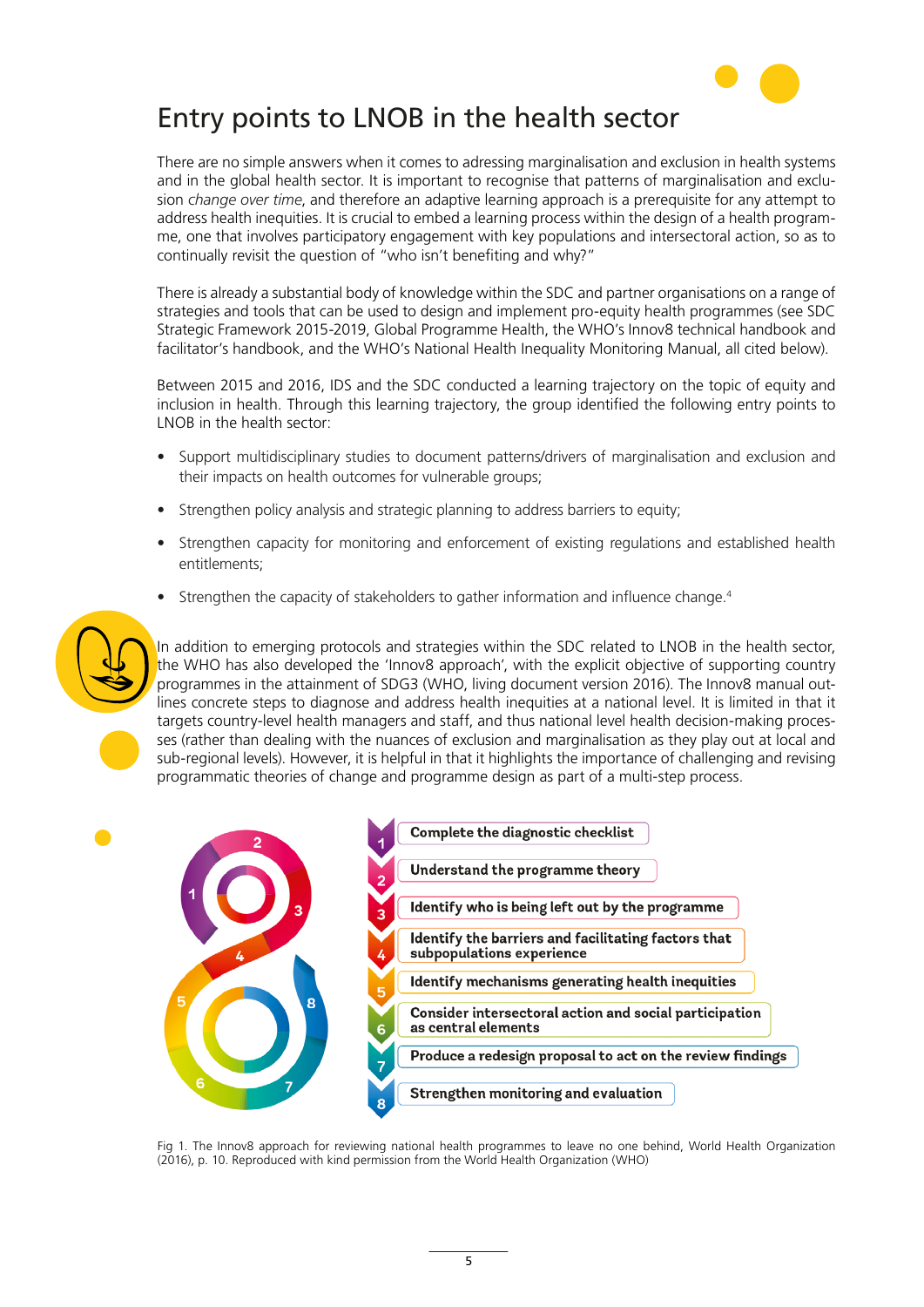### References

- Bates, L.M., Hankivsky, O. and Springer, K. (2009) 'Gender and Health Inequities: A Comment on the Final Report on the WHO Commission on the Social Determinants of Health', *Social Science and Medicine* 69: 1002–4
- Belle-Isle, L.; Benoit, C. and Pauly, B. (2014) 'Addressing Health Inequities Through Social Inclusion: The Role of Community Organizations', *Action Research* 12.2: 177–93, <http://doi.org/10.1177/1476750314527324> (accessed 18 December 2018)
- Bloom, G.; Standing, H. and Lloyd, R. (2008) 'Markets, Information Asymmetry and Health Care: Towards New Social Contracts', *Social Science and Medicine* 66.10: 2076–87, <https://doi.org/10.1016/j.socscimed.2008.01.034> (accessed 18 December 2018)
- Braveman, P. and Gruskin, S. (2003) 'Poverty, Equity, Human Rights and Health', *Bulletin of the World Health Organization* 81.7: 539–45
- Brinkerhoff, D.W. (2004) 'Accountability and Health Systems: Towards Conceptual Clarity and Policy Relevance', *Health Policy and Planning* 19.6: 371–79
- Commission on the Social Determinants of Health (2008) *Closing the Gap in a Generation: Health Equity Through Action on the Social Determinants of Health*, Geneva: World Health Organization, [http://apps.who.int/iris/](http://apps.who.int/iris/bitstream/handle/10665/43943/9789241563703_eng.pdf;jsessionid=A22E4D651FFE72B8A1138D078B72BB72?sequence=1) [bitstream/handle/10665/43943/9789241563703\\_eng.pdf;jsessionid=A22E4D651FFE72B8A1138D078B72B-](http://apps.who.int/iris/bitstream/handle/10665/43943/9789241563703_eng.pdf;jsessionid=A22E4D651FFE72B8A1138D078B72BB72?sequence=1)[B72?sequence=1](http://apps.who.int/iris/bitstream/handle/10665/43943/9789241563703_eng.pdf;jsessionid=A22E4D651FFE72B8A1138D078B72BB72?sequence=1) (accessed 18 December 2018)
- Farrer, L.; Marinetti, C.; Cavaco, Y.K. and Costongs, C. (2015) 'Advocacy for Health Equity: A Synthesis Review', *Milbank Quarterly* 93.2: 392–437,<https://doi.org/10.1111/1468-0009.12112> (accessed 18 December 2018)
- Hawkes, S. and Buse, K. (2013) 'Gender and Global Health: Evidence, Policy, and Inconvenient Truths', *The Lancet*  381.9879: 1783–87, [https://doi.org/10.1016/S0140-6736\(13\)60253-6](https://doi.org/10.1016/S0140-6736(13)60253-6) (accessed 18 December 2018)
- Hernandez, A.; Ruano, A.L.; Marchal, B.; San Sebastián, M. and Flores, W. (2017) 'Engaging with Complexity to Improve the Health of Indigenous People: A Call For the Use of Systems Thinking to Tackle Health Inequity', *International Journal of Equity in Health* 16.26
- Kawachi, I.; Subramanian, S.V. and Almeida-Filho, N. (2002) 'A Glossary for Health Inequalities', *Journal of Epidemiology and Community Health* 56.9: 647–52, <https://doi.org/10.1136/jech.56.9.647> (accessed 18 December 2018)
- Labonté, R. et al. (2007) *Towards Health-Equitable Globalisation: Rights, Regulation and Redistribution. Final Report to the Commission on Social Determinants of Health*, University of Ottawa, Institute of Public Health and the World Health Organization, [www.who.int/social\\_determinants/resources/gkn\\_report\\_06\\_2007.pdf](http://www.who.int/social_determinants/resources/gkn_report_06_2007.pdf) (accessed 18 December 2018)
- Larson, E., George, A., Morgan, R. and Poteat, T. (2016) '10 Best Resources on… Intersectionality With An Emphasis on Low- and Middle-Income Countries', *Health Policy and Planning* 31.8: 964–969, [https://doi.org/10.1093/](https://doi.org/10.1093/heapol/czw020) [heapol/czw020](https://doi.org/10.1093/heapol/czw020) (accessed 18 December 2018)
- Marmot, M. (on behalf of the Commission on Social Determinants of Health) (2007) 'Achieving Health Equity: From Root Causes to Fair Outcomes', *The Lancet* 370: 1153–63
- Morgan, R. et al. (2016) 'How to Do (or Not to Do)… Gender Analysis in Health Systems Research', *Health Policy and Planning* 31.8: 1069–78,<https://doi.org/10.1093/heapol/czw037> (accessed 18 December 2018)
- Ottersen, O.P. et al. (2014) 'The Political Origins of Health Inequity: Prospects for Change', *The Lancet* 383.9917: 630–67
- Parkhurst, J. (2017) *The Politics of Evidence: From Evidence-Based Policy to the Good Governance of Evidence*, Abingdon, Oxon: Routledge
- Rumbold, B. et al. (2017) 'Universal Health Coverage, Priority Setting, and the Human Right to Health', *The Lancet* 390.10095: 712–14, [https://doi.org/10.1016/S0140-6736\(17\)30931-5](https://doi.org/10.1016/S0140-6736(17)30931-5) (accessed 18 December 2018)
- SDC (2015) *Strategic Framework 2015–2019: SDC Global Programme Health*, Bern: Swiss Agency for Development and Cooperation, [www.shareweb.ch/site/Health/publiclibrary/Public%20Library/Strategic%20Framework%20](http://www.shareweb.ch/site/Health/publiclibrary/Public%20Library/Strategic%20Framework%202015–2019%20SDC%20Global%20Programme%20Health.pdf) [2015–2019%20SDC%20Global%20Programme%20Health.pdf](http://www.shareweb.ch/site/Health/publiclibrary/Public%20Library/Strategic%20Framework%202015–2019%20SDC%20Global%20Programme%20Health.pdf) (accessed April 2018)
	- United Nations (2015) *The Millenium Development Goals Report 2015*, New York, United Nations, [www.un.org/](http://www.un.org/millenniumgoals/2015_MDG_Report/pdf/MDG%202015%20Summary%20web_english.pdf) [millenniumgoals/2015\\_MDG\\_Report/pdf/MDG%202015%20Summary%20web\\_english.pdf](http://www.un.org/millenniumgoals/2015_MDG_Report/pdf/MDG%202015%20Summary%20web_english.pdf) (accessed 18 December 2018)

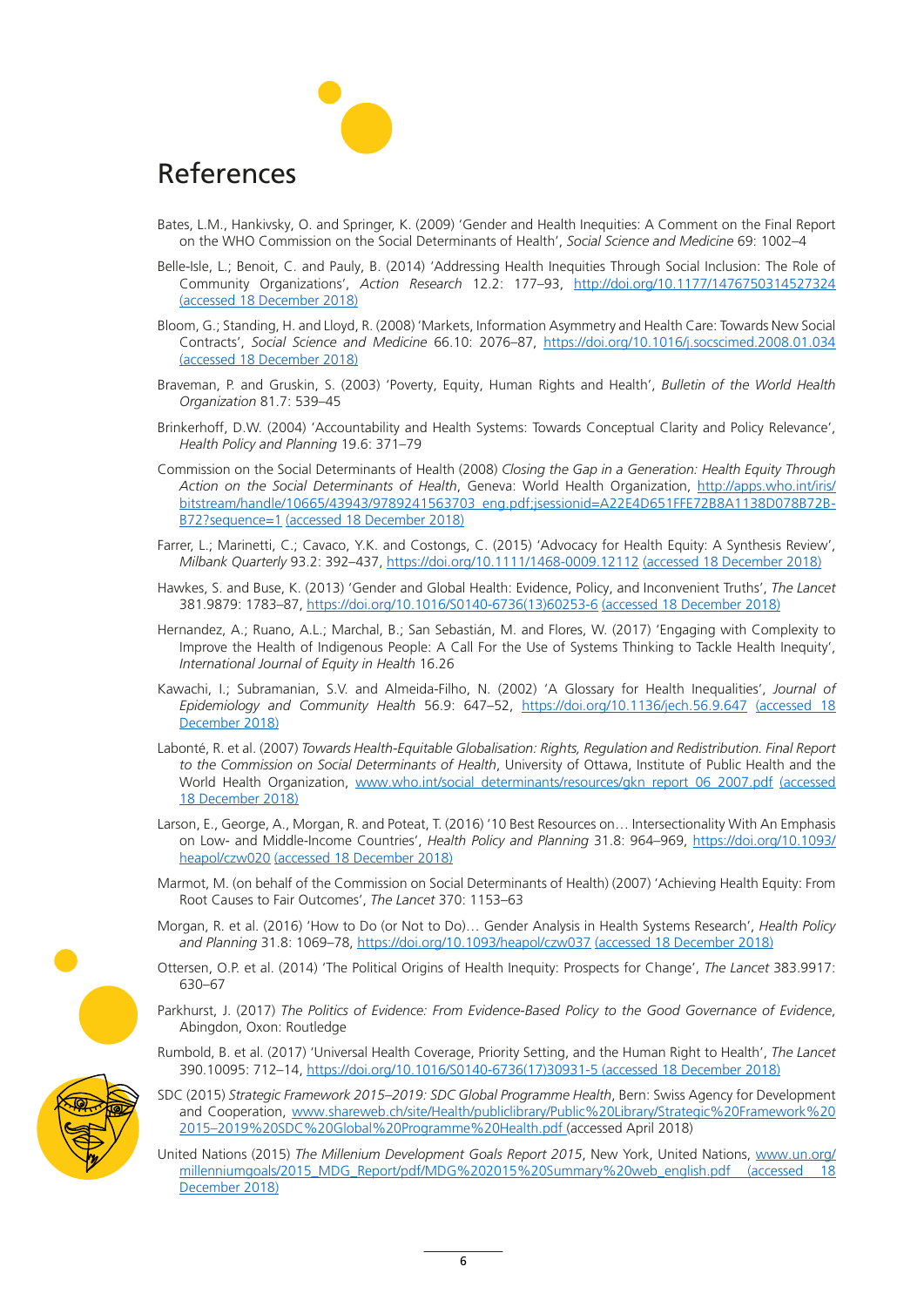

- United Nations General Assembly (2015) Transforming Our World: The 2030 **Agent Constantinable Development**, [www.un.org/ga/search/view\\_doc/asp?symbol=A/RES/70/1&Lang=E](http://www.un.org/ga/search/view_doc/asp?symbol=A/RES/70/1&Lang=E) (accessed January 2018)
- Waldman, L.; Theobald, S. and Morgan, R. (2018) 'Key Considerations for Accountability and Gender in Health Systems in Low- and Middle-Income Countries', *IDS Bulletin* 49.2: 81–94, [http://bulletin.ids.ac.uk/idsbo/article/](http://bulletin.ids.ac.uk/idsbo/article/view/2967) [view/2967](http://bulletin.ids.ac.uk/idsbo/article/view/2967) (accessed 18 December 2018)
- Whitehead, M. and Dahlgren, G. (2006) Concepts and Principles for Tackling Social Inequities in Health: Levelling up Part 1, Copenhagen: WHO Europe
- World Bank (2003) World Development Report 2004: Making Services Work for Poor People, Washington DC: World Bank Group, [http://documents.worldbank.org/curated/en/527371468166770790/World-Development-](http://documents.worldbank.org/curated/en/527371468166770790/World-Development-Report-2004-Making-services-work-for-poor-people-Overview)[Report-2004-Making-services-work-for-poor-people-Overview](http://documents.worldbank.org/curated/en/527371468166770790/World-Development-Report-2004-Making-services-work-for-poor-people-Overview) (accessed 8 April 2018)
- World Health Organization (2017a) Facilitators Manual for the Innov8 Approach for Reviewing National Health Programmes to Leave No One Behind, Geneva: World Health Organization, [www.who.int/life-course/partners/](http://www.who.int/life-course/partners/innov8/innov8-facilitators-manual-july-2017.pdf?ua=1) [innov8/innov8-facilitators-manual-july-2017.pdf?ua=1](http://www.who.int/life-course/partners/innov8/innov8-facilitators-manual-july-2017.pdf?ua=1) (accessed April 2018)
- World Health Organization (2017b) World Health Statistics 2017: Monitoring Health for the SDGs, Sustainable Development Goals, Geneva: World Health Organization, [www.who.int/gho/publications/world\\_health\\_statis](http://www.who.int/gho/publications/world_health_statistics/2017/EN_WHS2017_AnnexB.pdf?ua=1)[tics/2017/EN\\_WHS2017\\_AnnexB.pdf?ua=1](http://www.who.int/gho/publications/world_health_statistics/2017/EN_WHS2017_AnnexB.pdf?ua=1) (accessed 12 February 2018)
- World Health Organization (2017c) National Health Inequality Monitoring, A Step-by-Step Manual, Geneva: World Health Organization, <http://apps.who.int/iris/bitstream/10665/255652/1/9789241512183-eng.pdf?ua=1> (accessed May 2017)
- World Health Organization (2016) The Innov8 Approach for Reviewing National Health Programmes to Leave No One Behind (living document), [http://apps.who.int/iris/bitstream/handle/10665/250442/9789241511391-eng.](http://apps.who.int/iris/bitstream/handle/10665/250442/9789241511391-eng.pdf?sequence=1) [pdf?sequence=1](http://apps.who.int/iris/bitstream/handle/10665/250442/9789241511391-eng.pdf?sequence=1) (accessed 1 April 2018)
- World Health Organization (2015a) State of Inequality: Reproductive, Maternal, Newborn and Child Health, Geneva: World Health Organization, [http://apps.who.int/iris/bitstream/10665/164590/1/9789241564908\\_eng.](http://apps.who.int/iris/bitstream/10665/164590/1/9789241564908_eng.pdf?ua=1&ua=1) [pdf?ua=1&ua=1](http://apps.who.int/iris/bitstream/10665/164590/1/9789241564908_eng.pdf?ua=1&ua=1) (accessed July 2017)
- World Health Organization (2015b) Integrating Equity, Gender, Human Rights and Social Determinants into the Work of the WHO, Roadmap for Action, 2014–2019, Geneva: World Health Organization, [www.who.int/gen](http://www.who.int/gender-equity-rights/knowledge/web-roadmap.pdf?ua=1)[der-equity-rights/knowledge/web-roadmap.pdf?ua=1](http://www.who.int/gender-equity-rights/knowledge/web-roadmap.pdf?ua=1) (accessed 2 April 2018)
- World Health Organization (2015c) Water, Sanitation and Hygiene for Accelerating and Sustaining Progress on Neglected Tropical Diseases: A Global Strategy 2015–2020, Geneva: World Health Organization, [http://apps.](http://apps.who.int/iris/bitstream/10665/182735/1/WHO_FWC_WSH_15.12_eng.pdf?ua=1) [who.int/iris/bitstream/10665/182735/1/WHO\\_FWC\\_WSH\\_15.12\\_eng.pdf?ua=1](http://apps.who.int/iris/bitstream/10665/182735/1/WHO_FWC_WSH_15.12_eng.pdf?ua=1) (accessed April 2018)
- World Health Organization and the International Bank for Reconstruction and Development/World Bank (2017a) Healthy Systems for Universal Health Coverage – A Joint Vision for Healthy Lives, Geneva: WHO and IBRD/World Bank, [www.uhc2030.org/fileadmin/uploads/uhc2030/Documents/About\\_UHC2030/mgt\\_arrangemts\\_\\_\\_docs/](https://www.uhc2030.org/fileadmin/uploads/uhc2030/Documents/About_UHC2030/mgt_arrangemts___docs/UHC2030_Official_documents/UHC2030_vision_paper_WEB2.pdf) [UHC2030\\_Official\\_documents/UHC2030\\_vision\\_paper\\_WEB2.pdf](https://www.uhc2030.org/fileadmin/uploads/uhc2030/Documents/About_UHC2030/mgt_arrangemts___docs/UHC2030_Official_documents/UHC2030_vision_paper_WEB2.pdf) (accessed April 2018)
- World Health Organization and the International Bank for Reconstruction and Development/World Bank (2017b) Tracking Universal Health Coverage, 2017 Global Monitoring Report, Geneva: WHO and IBRD/World Bank <http://documents.worldbank.org/curated/en/640121513095868125/pdf/122029-WP-REVISED-PUBLIC.pdf> (accessed 18 December 2018)
- Yazbeck Abdo, S. (2009) Attacking Inequality in the Health Sector: A Synthesis of Evidence and Tools, Washington DC: World Bank